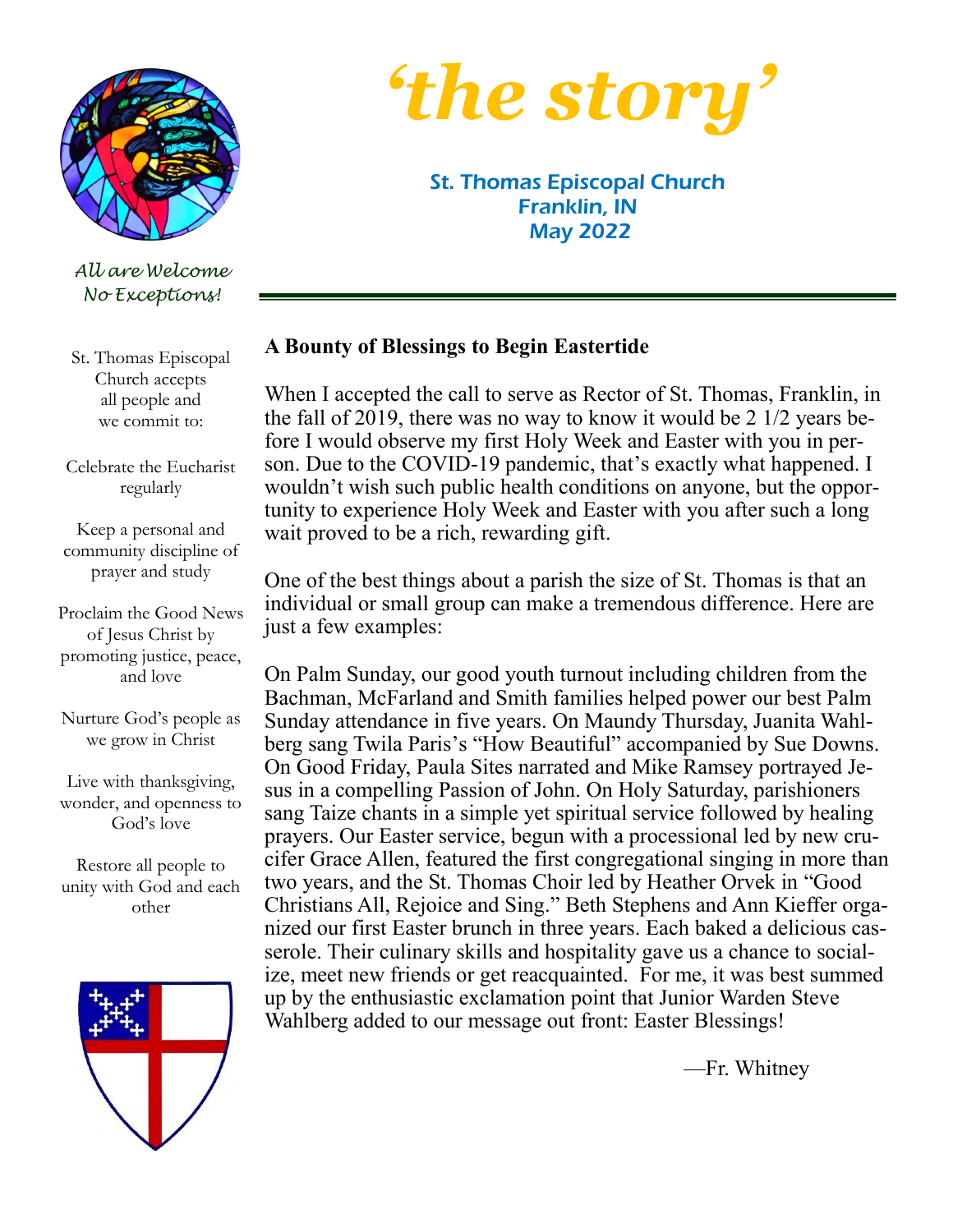# **Our beautiful altar for the 2022 Easter season:**



From May 3rd to 9th, Fr. Whitney will be attending the CREDO clergy retreat in Richmond, Virginia. The Most Rev. Bob Giannini will return to preach and preside at our service on May 8th.

St. Thomas parishioners Beth Stephens and Ann Kieffer prepared a delicious brunch following our Easter service.



#### **From the Junior Warden:**

Work is proceeding with the Metronet installation. Tentative date for completion is the first or second week of May. We started this process way back last July. We also had a good cleanup day on the Saturday before Palm Sunday. Many thanks to all those who showed up to clean the inside and pick up a lot of broken branches outside.

—Steve Wahlberg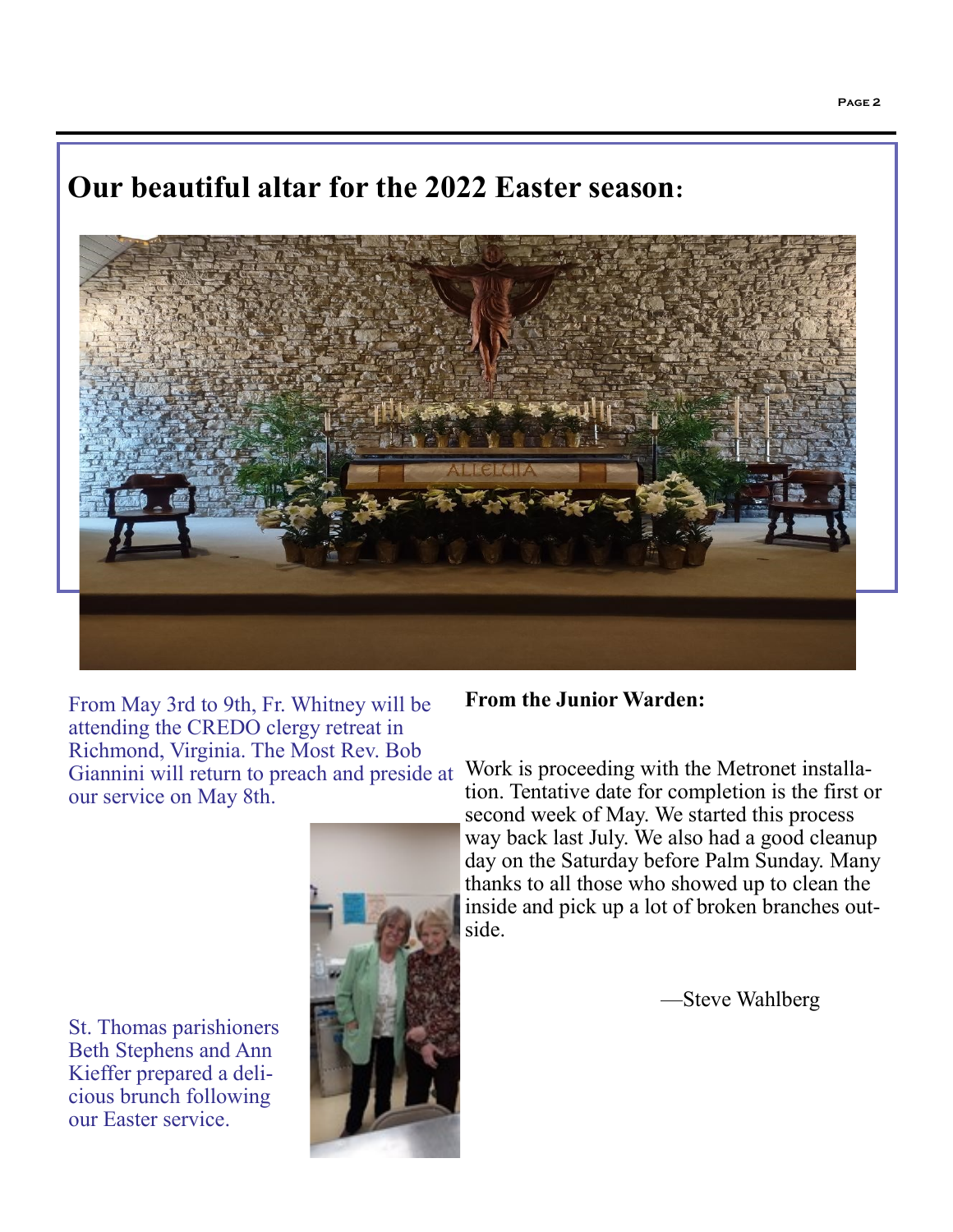**Presiding Bishop Michael B. Curry will visit the Diocese of Indianapolis on Saturday, June 4 and Sunday, June 5. The events below are open to all but registration is required. To register, go to https:// indydio.org/2022/04/presiding-bishop-visits-june-4-5/**

# **Festival Eucharist, 12:30p.m. June 4, in Bloomington**

**Presiding Bishop Michael Curry will preach and, with Bishop Jennifer, lead a festival Eucharist at the Monroe Convention Center in Bloomington. The service will include confirmations and ordinations.** 

**Outdoor Reception 2:30p.m. June 4th, Bloomington.**

**An outdoor reception will follow the Festival Eucharist outside the Monroe Convention Center. Presiding Bishop Curry will speak, and there will be food and drinks.** 

# **Eucharist, Christ Church Cathedral, 1:00p.m. on June 5th.**

**Presiding Bishop Michael Curry will join in the celebration of the Feast of Pentecost in Spanish and English at Christ Church Cathedral. An outdoor fiesta will follow.**

# **Adult Education Series Ends May 8th**

We will be wrapping up our series on saints May 8th at 9:00 a.m. Robin Kares will lead us in learning about Julian of Norwich, the patron saint of contemplatives and cats. Many thanks to all who have facilitated and joined us.

- - Marikay Kapke

# **Food Pantry Seeks Donations**

St. Thomas will be collecting donations for the Interchurch Food Pantry of Johnson County on May 15th. The pantry is requesting non-perishable food items, personal items as well as cleaning products. Monetary donations are also appreciated: make check payable to St. Thomas with Food Pantry in memo line.